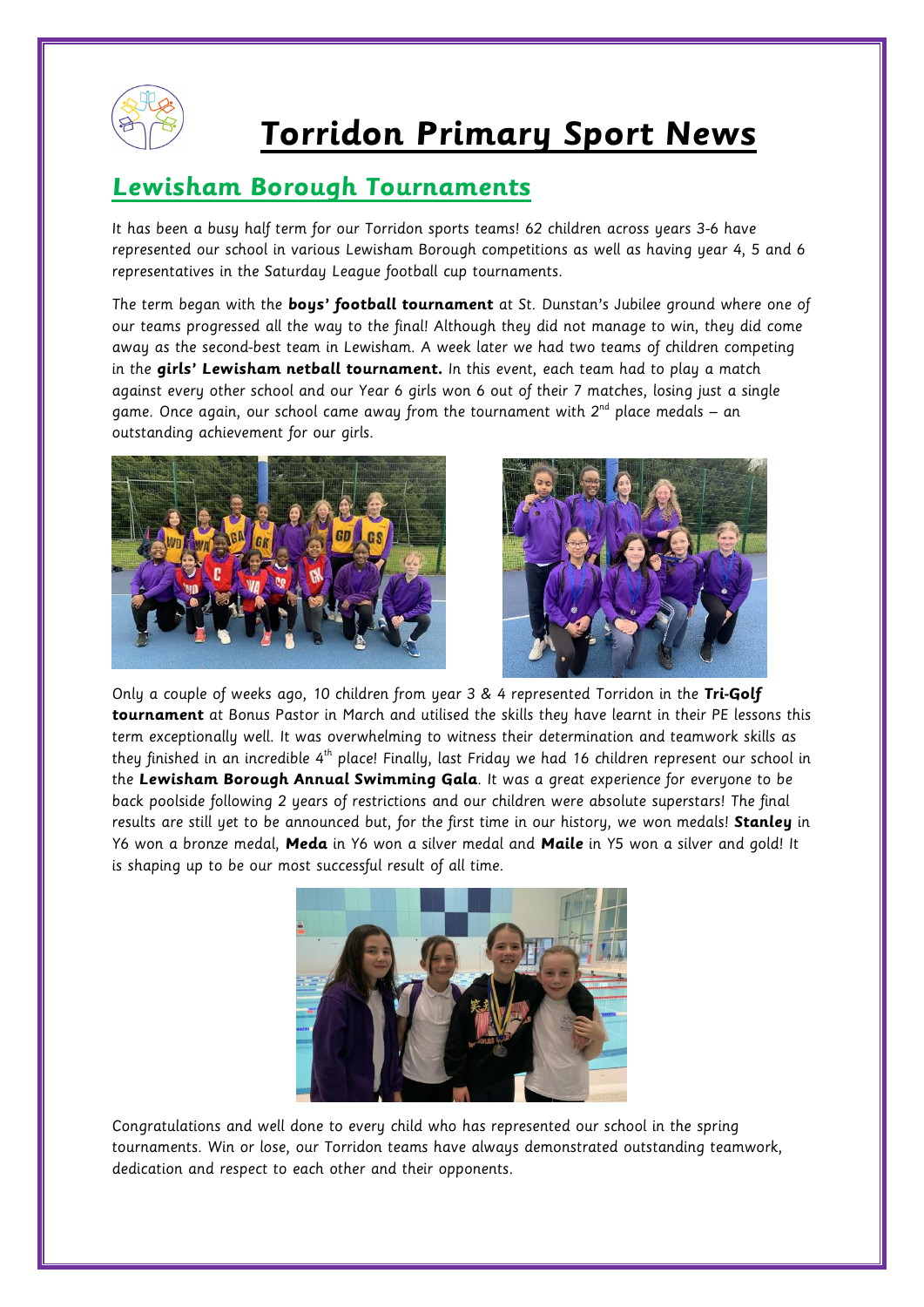

## **Saturday League Football**

After three extremely busy half terms for our teams, the Blackheath football leagues have nearly come to a seasonal end. Both the boys and the girls finished their leagues in  $5<sup>th</sup>$  place meaning they qualified for their respective shield tournaments.

We also secured a place for a year 4 team to also compete! It was the first time that any Year 4 children played competitive football at Blackheath for Torridon. Sadie, Lucy, Ava, Nicholas, Kyp, Hali, Rocco, Khloe, Abdulraheem, Arda, Amira & Cayden were our Y4 representatives who played three matches against Downderry, Rathfern and Edmund Waller. Although all three of our opponents have been playing together all season in the Y4 league, our amazing children had the self-belief and determination to give each of the teams an equally competitive match. They were unlucky in the first match losing 0-1, but their passion shone brightly in the second match coming back from a goal down to draw 1-1 with Rathfern. They were ahead in the final game 2-1 but after conceding a penalty, they found themselves holding on and were desperately unlucky to concede a third goal in the last moments of the match. Overall, they all should be incredibly proud of themselves after achieving so much in such a short space of time – and without a single training session before the event! We hope to see all 12 children trial for next years football teams later this year!



Our Y5&6 boys and girls teams have been strong contenders within their respective leagues all season and went into their cup tournaments with immense confidence.

Our girls dominated both of their group games and went through to the semi-finals as the winners of their group. During the match they controlled possession of the ball and were the only team creating chances to attack but were unlucky on the day not to score. Stillness defended well throughout and managed to catch us on a counter attack to score the only goal of the match. The game finished 0-1 but our girls should consider themselves as winners by the way they have grown as a team this year. They have achieved more this season than any of our previous girls teams and should be proud of their success.